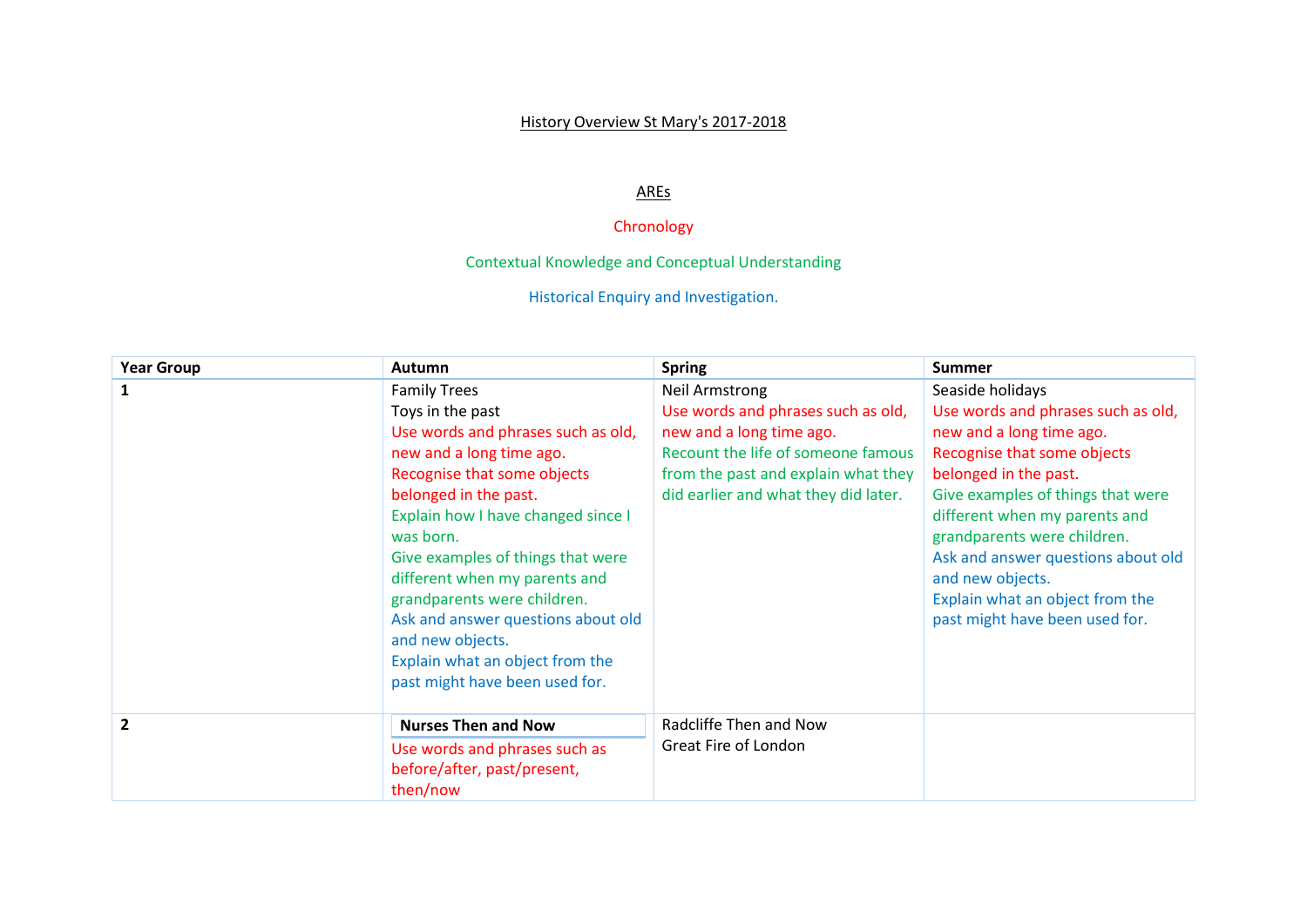|                         | Explain how some people have<br>helped us lead better lives.<br>Find out about things from the past<br>by talking to an older person and<br>asking them questions.<br>Answer questions by using different<br>information such as objects, books<br>and the Internet.<br>Research a famous person from the<br>past by using different sources of<br>evidence. | Use words and phrases such as<br>before/after, past/present,<br>then/now<br>Explain how some people have<br>helped us lead better lives.<br>Explain what an object from the<br>past might have been used for.<br>Answer questions by using different<br>information such as objects, books<br>and the Internet.                                                                                                                                                                                                                                      |                                                                                                                                                                                                                                                                                                                                                                                                       |
|-------------------------|--------------------------------------------------------------------------------------------------------------------------------------------------------------------------------------------------------------------------------------------------------------------------------------------------------------------------------------------------------------|------------------------------------------------------------------------------------------------------------------------------------------------------------------------------------------------------------------------------------------------------------------------------------------------------------------------------------------------------------------------------------------------------------------------------------------------------------------------------------------------------------------------------------------------------|-------------------------------------------------------------------------------------------------------------------------------------------------------------------------------------------------------------------------------------------------------------------------------------------------------------------------------------------------------------------------------------------------------|
| $\overline{\mathbf{3}}$ |                                                                                                                                                                                                                                                                                                                                                              | Romans<br>Describe events from the past using<br>the correct dates when they<br>happened.<br>Use a time line within a specified<br>period of history to set out the<br>order of things that happened in<br>that period.<br>Use my mathematical knowledge to<br>work out how long ago events took<br>place.<br>Explain some of the times when<br>Britain has been invaded.<br>Research to find similarities and<br>differences between two or more<br>periods of history.<br>Use research skills to find answers<br>to specific historical questions. | Stone Age<br>Use a time line within a specified<br>period of history to set out the<br>order of things that happened in<br>that period.<br>Use my mathematical knowledge to<br>work out how long ago events took<br>place.<br>Research to find similarities and<br>differences between two or more<br>periods of history.<br>Use research skills to find answers<br>to specific historical questions. |
| 4                       | Indus                                                                                                                                                                                                                                                                                                                                                        | Anglo Saxons                                                                                                                                                                                                                                                                                                                                                                                                                                                                                                                                         |                                                                                                                                                                                                                                                                                                                                                                                                       |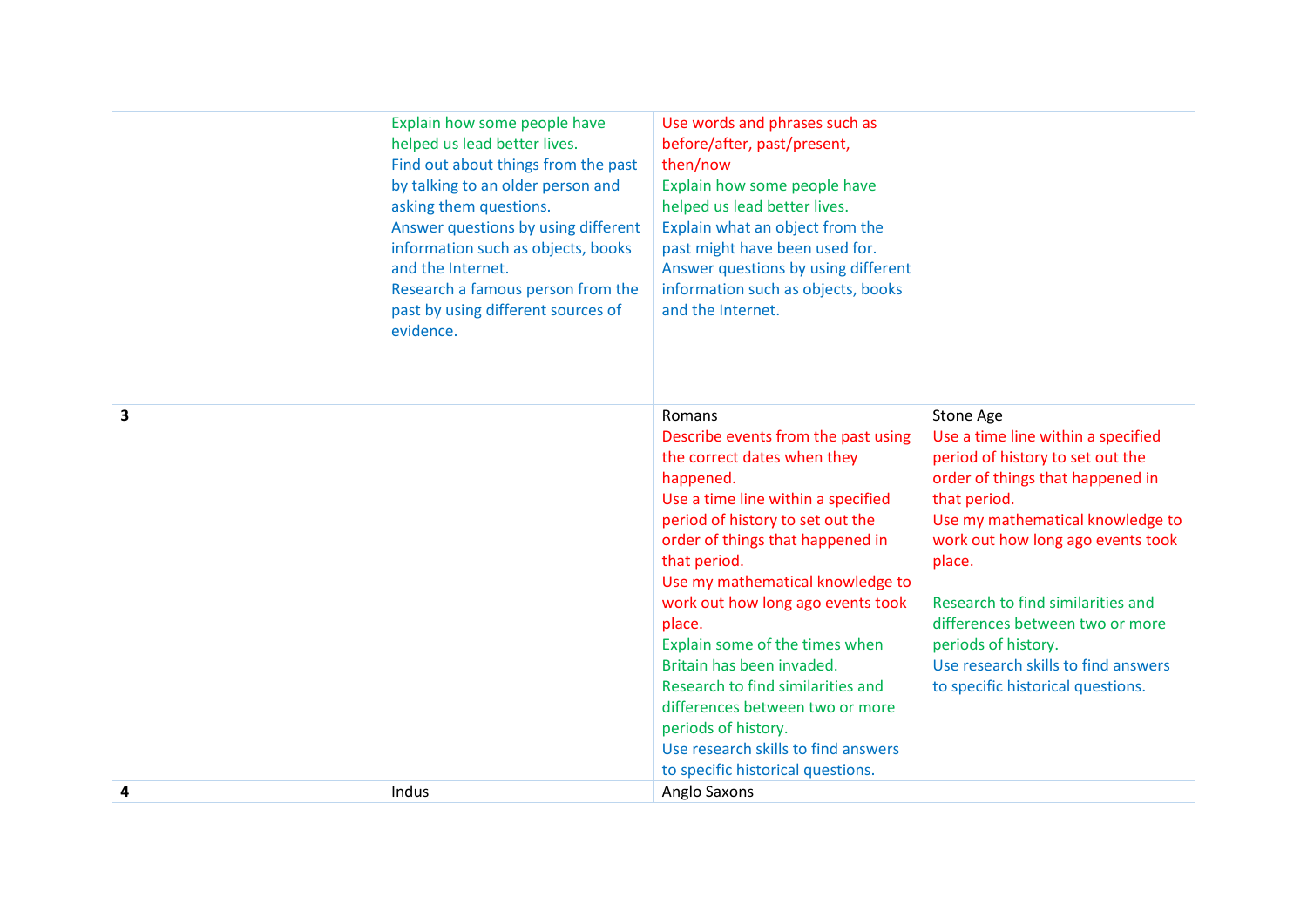|   | Plot events on a time line using<br>centuries.<br>Round up time differences into<br>centuries and decades.<br>Explain how historical items can be<br>used to build up a picture of life in<br>the past.<br>Explain how an event from the past<br>has helped shape our lives today.<br>Research two versions of an event<br>and find out how they differ.<br>Research what it was like for<br>children in a given period of history<br>and present my findings to an<br>audience. | Plot events on a time line using<br>centuries.<br>Round up time differences into<br>centuries and decades.<br>Explain how historical items can be<br>used to build up a picture of life in<br>the past.<br>Explain how an event from the past<br>has helped shape our lives today.<br>Research two versions of an event<br>and find out how they differ.<br>Research what it was like for<br>children in a given period of history<br>and present my findings to an<br>audience. |                                                                                                                                                                                                                                                                                                                                                                        |
|---|----------------------------------------------------------------------------------------------------------------------------------------------------------------------------------------------------------------------------------------------------------------------------------------------------------------------------------------------------------------------------------------------------------------------------------------------------------------------------------|----------------------------------------------------------------------------------------------------------------------------------------------------------------------------------------------------------------------------------------------------------------------------------------------------------------------------------------------------------------------------------------------------------------------------------------------------------------------------------|------------------------------------------------------------------------------------------------------------------------------------------------------------------------------------------------------------------------------------------------------------------------------------------------------------------------------------------------------------------------|
| 5 | <b>Vikings</b><br>Draw a time line with different<br>historical periods showing key<br>historical events and important<br>historical figures.<br>Compare two or more historical<br>periods explaining things which<br>have changed and things which<br>have stayed the same.                                                                                                                                                                                                     |                                                                                                                                                                                                                                                                                                                                                                                                                                                                                  | Egyptians<br>Draw a time line with different<br>historical periods showing key<br>historical events and important<br>historical figures.<br>Compare two or more historical<br>periods explaining things which<br>have changed and things which<br>have stayed the same.<br>Explain how Britain may have<br>learned from other countries and<br>civilisations-Egyptians |